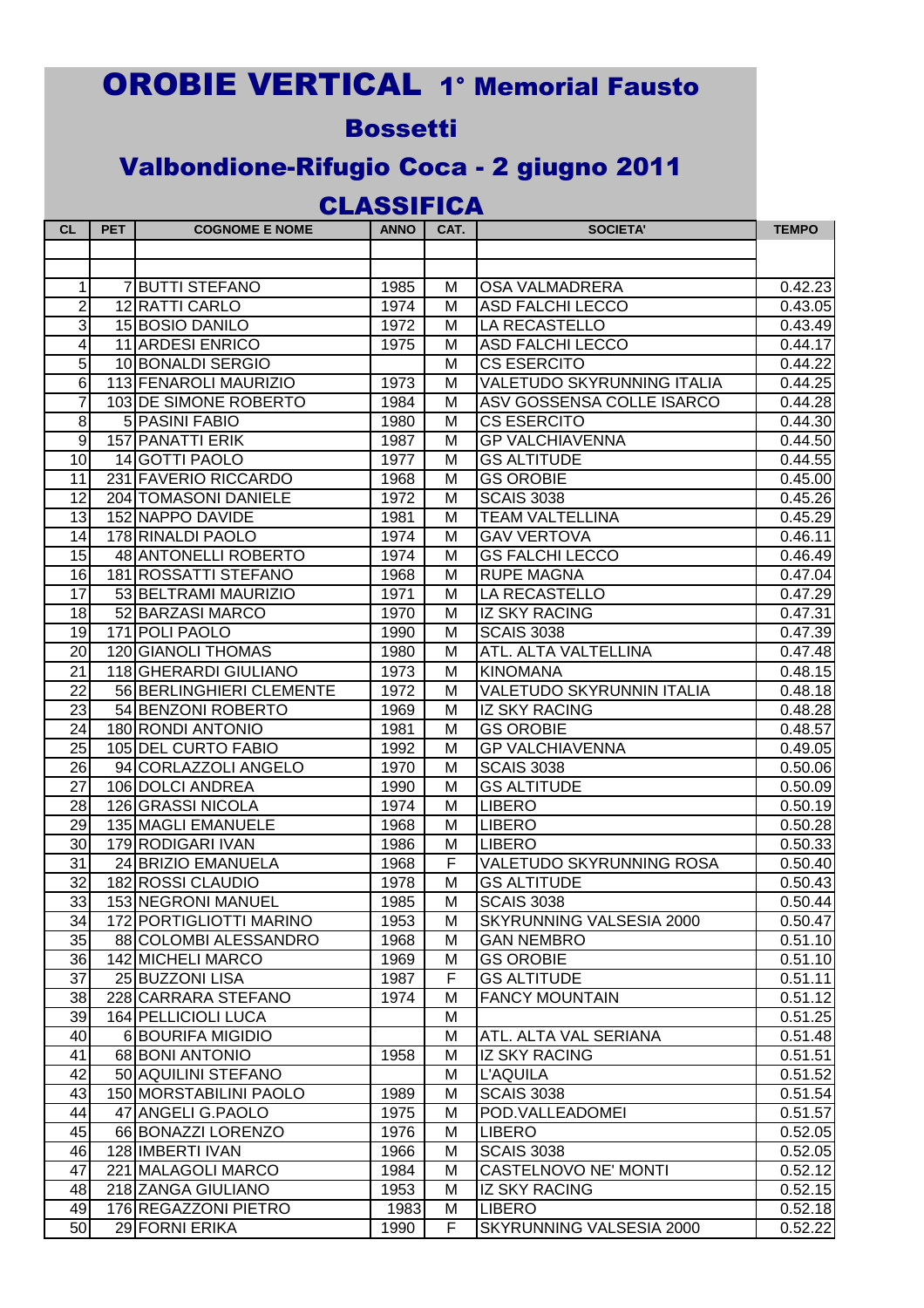| 51              | 177 REGAZZONI STEFANO    | 1968 | М              | <b>LIBERO</b>                     | 0.52.26 |
|-----------------|--------------------------|------|----------------|-----------------------------------|---------|
| 52              | 101 CURNIS FRANCESCO     | 1959 | M              | <b>LIBERO</b>                     | 0.52.29 |
| 53              | 86 CASTELLI ANGELO       | 1978 | M              | <b>VALETUDO SKYRUNNING ITALIA</b> | 0.52.31 |
| 54              | 38 ROSSI RAFFAELLA       | 1974 | F              | <b>TEAM VALTELLINA</b>            | 0.52.33 |
| 55              | 222 BONACORSI ARRIGO     | 1968 | M              | <b>SC GROMO</b>                   | 0.52.35 |
| 56              | 119 GHEZZI LUCA          | 1973 | M              | <b>LIBERO</b>                     | 0.52.50 |
| 57              | 108 DONATI RICCARDO      | 1981 | M              | <b>SCAIS 3038</b>                 | 0.52.59 |
|                 | 115 FORCHINI JLENIO      |      |                |                                   |         |
| 58              |                          | 1979 | M              | <b>GSA SOVERE</b>                 | 0.53.01 |
| 59              | 184 ROTA CARLO           | 1975 | M              | <b>SCAIS 3038</b>                 | 0.53.05 |
| 60              | 102 DAVINI P.ANGELO      | 1961 | M              | RUNNERS TORRE DE ROVERI           | 0.53.05 |
| 61              | 187 RUSCONI ANDREA       | 1990 | М              | OSA VALMADRERA                    | 0.53.06 |
| 62              | 141 MERELLI ANDREA       | 1984 | M              | <b>GAV VERTOVA</b>                | 0.53.07 |
| 63              | 44 ALBRICI MANUEL        | 1972 | M              | <b>LIBERO</b>                     | 0.53.07 |
| 64              | 158 PANDIANI MARCO       | 1972 | M              | POLISPORTIVA PAGNONA              | 0.53.08 |
| 65              | 174 QUADRI MICHAEL MARIO | 1989 | M              | ALTA VAL BREMBANA                 | 0.53.09 |
| 66              | 162 PASINI MARCO         |      | M              | FLY-UP SPORT                      | 0.53.12 |
| 67              | 186 ROVELLI GIORGIO      | 1968 | M              | <b>GS OROBIE</b>                  | 0.53.16 |
| 68              | 76 BUTTI MAURIZIO        | 1975 | M              | <b>OSA VALMADRERA</b>             | 0.53.19 |
| 69              | 95 CORNOLTI LUCA         | 1971 | M              | <b>IZ SKY RACING</b>              | 0.53.24 |
| $\overline{70}$ | 98 CORTI IVO             | 1978 | M              | ASD FO DI PE                      | 0.53.24 |
| 71              | 193 SCOLARI DAVIDE       | 1985 | M              | <b>GS ALTITUDE</b>                | 0.53.29 |
| 72              | 117 GERVASONI CLAUDIO    | 1963 | M              | <b>GS ALTITUDE</b>                | 0.53.46 |
| 73              | 45 ANESA STEFANO         | 1965 | M              | RUNNERS BERGAMO                   | 0.53.52 |
| 74              | 57 BERTOLDINI TADDEO     | 1981 | M              | ASD 2SLOW                         | 0.54.07 |
| 75              | 80 CANALI ALESSIO        | 1987 | M              | <b>LIBERO</b>                     | 0.54.11 |
| 76              | 55 BERGAMINI SILVANO     | 1967 | M              | <b>SCAIS 3038</b>                 | 0.54.14 |
| 77              | 129 LANFRANCHI LUCA      | 1987 | M              | <b>GAV VERTOVA</b>                | 0.54.17 |
| 78              | 196 SIGNORI MAURIZIO     | 1967 | M              | <b>GS ALTITUDE</b>                | 0.54.21 |
| 79              | 93 CONSONNI ANDREA       | 1975 | M              | <b>GS ALTITUDE</b>                | 0.54.24 |
| 80              | 213 VIVIANI DAMIANO      | 1970 | M              | US BORMIESE ATL.                  | 0.54.36 |
| 81              | 85 CASATI FABRIZIO       | 1965 | M              | <b>UOEI PELL E OSS</b>            | 0.54.42 |
| 82              | 199 SPREAFICO MARCO      | 1985 | M              | <b>LIBERO</b>                     |         |
|                 | 220 ZENONI LUCA          |      |                |                                   | 0.54.47 |
| 83              |                          | 1987 | M              | <b>SCAIS 3038</b>                 | 0.55.00 |
| 84              | 225 CEDRONI FERRUCCIO    | 1960 | M              | <b>US GANDELLINO</b>              | 0.55.27 |
| 85              | 96 CORTI CARLO           | 1988 | M              | <b>OSA VALMADRERA</b>             | 0.55.29 |
| 86              | 75 BUTTERA FABIO         | 1990 | M              | POLISP. PAGNONA                   | 0.55.44 |
| 87              | 107 DOLCI GIORGIO        | 1986 | M              | <b>GS ALTITUDE</b>                | 0.55.54 |
| 88              | <b>160 PARIS NICOLA</b>  | 1991 | M              | <b>LIBERO</b>                     | 0.55.57 |
| 89              | 144 MINUSCOLI GIUSEPPE   | 1971 | M              | <b>SCAIS 3038</b>                 | 0.55.59 |
| 90              | 23 BOTTI GIULIA          | 1980 | $\overline{F}$ | <b>GS ALTITUDE</b>                | 0.56.08 |
| 91              | 163 PATELLI ANDREA       | 1975 | M              | <b>SCAIS 3038</b>                 | 0.56.10 |
| 92              | 168 PIAZZALUNGA MARCO    | 1987 | M              | <b>LIBERO</b>                     | 0.56.15 |
| 93              | 194 SFARDINI ROBERTO     | 1971 | M              | <b>GS ALTITUDE</b>                | 0.56.18 |
| 94              | 82 CARRARA ANGELO        | 1975 | M              | <b>GS ALTITUDE</b>                | 0.56.23 |
| 95              | 192 SCANDELLA GIULIO     | 1975 | M              | <b>SCAIS 3038</b>                 | 0.56.28 |
| 96              | 110 FACCANONI MARCO      | 1967 | M              | <b>LIBERO</b>                     | 0.56.32 |
| $\overline{97}$ | 81 CAPELLI MARCO         | 1965 | M              | <b>LIBERO</b>                     | 0.56.43 |
| $\overline{98}$ | 209 VALSECCHI CRISTIAN   | 1973 | M              | <b>LIBERO</b>                     | 0.56.52 |
| 99              | 210 VASSENA LUCA         | 1981 | M              | OSA VALMADRERA                    | 0.57.01 |
| 100             | 138 MAZZOLENI OSVALDO    | 1955 | M              | RUNNING TORRE DE ROVERI           | 0.57.17 |
| 101             | 195 SIGISMONDI MAURIZIO  | 1975 | M              | RUNNERS BERGAMO                   | 0.57.26 |
| 102             | 83 CARRARA ELIO          | 1964 | M              | FLY-UP SPORT                      | 0.57.30 |
| 103             | 208 UBBIALI ANTONIO      | 1989 | M              | <b>MEDIRUN</b>                    | 0.57.34 |
| 104             | 143 MILESI GIORGIO       | 1964 | M              | <b>OSA VALMADRERA</b>             | 0.57.36 |
| 105             | 223 BONORIS PIETRO       | 1985 | M              | <b>SCAIS 3038</b>                 | 0.57.59 |
| 106             | 84 CASATI ALBERTO        | 1982 | M              | <b>BOCIA VERANO BRIANZA</b>       | 0.58.03 |
| 107             | 65 BONANDRINI PAOLO      | 1984 | M              | <b>GAV VERTOVA</b>                | 0.58.07 |
| 108             | 211 VERZEROLI DEVID      | 1976 | M              | <b>SCAIS 3038</b>                 | 0.58.11 |
| 109             | 191 SBARRA ATTILA        | 1983 | M              | <b>LIBERO</b>                     | 0.58.13 |
| 110             | 87 CHIARA CARLO          |      |                |                                   |         |
|                 |                          | 1951 | M              | SKYRUNNING VALSESIA 2000          | 0.58.16 |
| 111             | 197 SORLINI MAURO        | 1971 | M              | <b>IMBECILLAUS</b>                | 0.58.25 |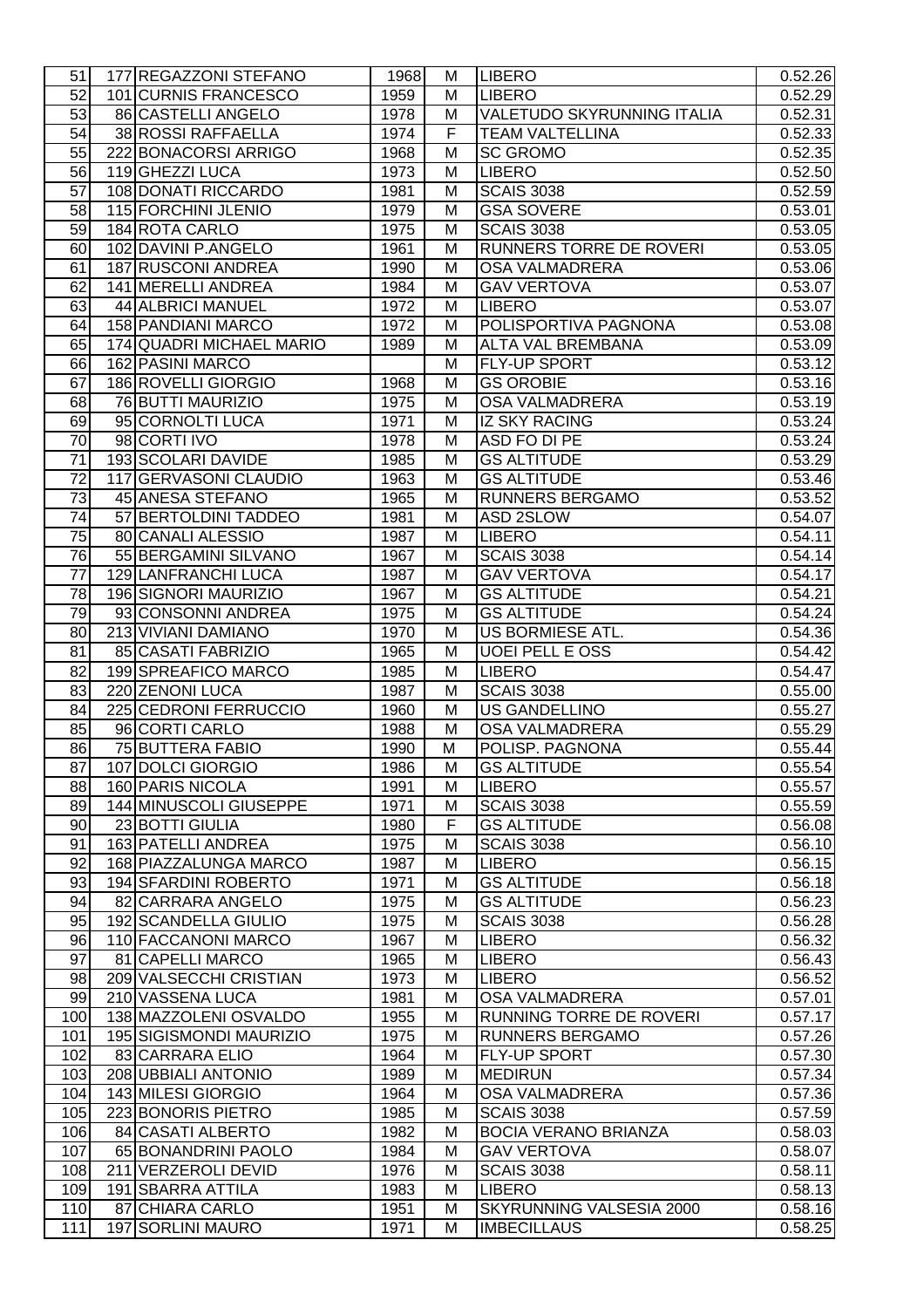| 112 | 124 GOTTARDI LUCIANO RENATO  | 1958 | М | <b>PT SKYRUNNING</b>        | 0.58.28 |
|-----|------------------------------|------|---|-----------------------------|---------|
| 113 | <b>130 LANFRANCHI MATTIA</b> | 1987 | M | <b>LA RECASTELLO</b>        | 0.58.29 |
| 114 | 185 ROTTOLI GIACOMO          | 1964 | M | <b>VALETUDO SKYRUNNING</b>  | 0.58.33 |
| 115 | 183 ROSSI MASSIMO            | 1967 | M | <b>IZ SKY RACING</b>        | 0.58.40 |
| 116 | 112 FALGARI DARIO            | 1982 | M | LIBERO                      | 0.58.44 |
| 117 | 40 SCOTTI ESTER              | 1971 | F | VALETUDO SKYRUNNING ROSA    | 0.58.52 |
| 118 | 154 NERVI LUIGI              | 1969 | M | <b>BIGACC DE ELA</b>        | 0.59.02 |
| 119 | 77 BUTTI RENATO              | 1955 | M | <b>OSA VALMADRERA</b>       | 0.59.10 |
| 120 | 60 BIANCHI STEFANO           | 1983 |   |                             |         |
|     |                              |      | M | <b>GS OROBIE</b>            | 0.59.19 |
| 121 | 188 RUSCONI GIANLUIGI        | 1967 | M | <b>OSA VALMADRERA</b>       | 0.59.25 |
| 122 | 227 CONFALONIERI MAURIZIO    | 1969 | M | ATHLETIC TEAM PIOLTELLO     | 0.59.28 |
| 123 | 64 BONACORSI MIRCO           | 1971 | M | SNOW ALP ALTA VAL SERIANA   | 0.59.29 |
| 124 | 104 DE VECCHI GIORDANO       | 1985 | M | <b>BAZ SNOW &amp; RACE</b>  | 0.59.49 |
| 125 | 41 ZAMBONI MARICA            | 1982 | F | <b>SC GROMO EDILMORA</b>    | 0.59.57 |
| 126 | 61 BIGONI MASSIMO            | 1980 | Μ | <b>LIBERO</b>               | 1.00.01 |
| 127 | 114 FERRARI STEFANO          | 1976 | Μ | <b>CANOTTIERI MILANO</b>    | 1.00.05 |
| 128 | 36 REDAELLI AUGUSTA          | 1964 | F | <b>OSA VALMADRERA</b>       | 1.00.10 |
| 129 | 99 CORTI MAURO               | 1958 | M |                             | 1.00.13 |
| 130 | <b>30 FUMAGALLI CHIARA</b>   | 1988 | F | <b>BOCIA VERANO BRIANZA</b> | 1.00.20 |
| 131 | 127 GUIZZETTI IVAN GIACOMO   | 1971 | M | <b>GSA SOVERE</b>           | 1.00.28 |
| 132 | 165 PERACCHI DANIELE         | 1964 | M | <b>VALETUDO SKYRUNNING</b>  | 1.00.29 |
| 133 | 207 TURCHI CLAUDIO           | 1966 | M | <b>ASD CADDESE</b>          | 1.00.33 |
| 134 | 203 TOINI MARIO              | 1969 | M | <b>IMBECILLAUS</b>          | 1.00.34 |
| 135 | 46 ANESA THOMAS              | 1973 | M | <b>SCAIS 3038</b>           | 1.00.36 |
| 136 | 136 MAGLI LORENZO            | 1961 | M | <b>LIBERO</b>               | 1.00.41 |
| 137 | 140 MELCHIORRI MARCO         | 1963 | M | <b>ATLETIC TEAM</b>         | 1.00.43 |
| 138 | 79 CALVI ALDO                | 1966 | M | LIBERO                      | 1.00.47 |
| 139 | 149 MORASCHINI FIORENZO      | 1970 | M | LIBERO                      | 1.00.54 |
| 140 | 155 OLIANI ANDREA            | 1962 | M | <b>GS ALTITUDE</b>          | 1.00.56 |
| 141 | 170 PIGNONE DAVIDE           | 1983 | M | <b>LIBERO</b>               | 1.01.02 |
| 142 | 49 ARRIGHINI P.MARIO         | 1980 | M | <b>LIBERO</b>               | 1.01.05 |
| 143 | 201 TAGLIAFERRI MARINO       | 1956 | M | POL. PAGNONA                | 1.01.07 |
| 144 | 133 LOVERINI GIOVANNI        | 1956 | М | LA RECASTELLO               | 1.01.14 |
| 145 | 58 BIANCHI G.PIETRO          | 1977 | M | <b>SCAIS 3038</b>           | 1.01.36 |
| 146 | 73 BRICCA TOMMASO            | 1981 | M | <b>LIBERO</b>               | 1.01.45 |
| 147 | 134 MAFFI MIRKO              | 1983 | M | <b>APT SKYRUNNING</b>       | 1.01.56 |
|     | 151 MOSCARDI DANIELE         |      |   | <b>IZ SKY RACING</b>        | 1.01.59 |
| 148 |                              | 1976 | M |                             |         |
| 149 | 148 MONDONICO GIORGIO        | 1979 | M | <b>LIBERO</b>               | 1.02.38 |
| 150 | 198 SORLINI P.LUIGI          | 1969 | M | <b>IMBECILLAUS</b>          | 1.03.01 |
| 151 | 217 ZANGA GIORGIO            | 1987 | M | <b>IZ SKY RACING</b>        | 1.03.09 |
| 152 | 156 ORSINI G.PIETRO          | 1975 | M | <b>LIBERO</b>               | 1.03.25 |
| 153 | 229 ALBRICI MANUEL           | 1953 | М | LA RECASTELLO               | 1.03.29 |
| 154 | 78 CALDARA GUIDO             | 1988 | M | <b>IZ SKY RACING</b>        | 1.03.32 |
| 155 | 92 CONSONNI ALESSANDRO       | 1973 | M | <b>GS ALTITUDE</b>          | 1.03.41 |
| 156 | 166 PEREGO MAURIZIO          | 1970 | M | <b>GS ALTITUDE</b>          | 1.03.49 |
| 157 | 147 MONDINI ERCOLE           | 1959 | M | <b>LIBERO</b>               | 1.04.19 |
| 158 | 161 PASINELLI LORENZO        | 1974 | M | <b>IMBECILLAUS</b>          | 1.04.22 |
| 159 | 71 BRAMBILLA DAVIDE          | 1983 | М | <b>BOCIA VERANO BRIANZA</b> | 1.04.44 |
| 160 | 159 PANDINI FRANCO           | 1956 | M | AMAT. LAZZARETO             | 1.04.54 |
| 161 | 206 TRAINI FRANCESCO         | 1973 | M | <b>GS OROBIE</b>            | 1.04.57 |
| 162 | 1 BRASI WILLIAM              | 1979 | M | LIBERO                      | 1.05.09 |
| 163 | 202 TESTORI ROMEO            | 1978 | M | <b>LIBERO</b>               | 1.05.12 |
| 164 | 35 POLITO SABRINA            | 1972 | F | <b>KINOMANA</b>             | 1.05.16 |
| 165 | 123 GIULIVI ARNALDO          | 1954 | Μ | POLISP. POVIGLIO            | 1.05.19 |
| 166 | 67 BONAZZI PIETRO            | 1952 | M | <b>ATL. LA TORRE</b>        | 1.05.22 |
| 167 | 33 MAI FRANCESCA             | 1980 | F | <b>OTC</b>                  | 1.06.26 |
| 168 | 32 GREGIS NELLA              | 1963 | F | ATL. LA TORRE               | 1.06.44 |
| 169 | 219 ZECCHETTI ANDREA         | 1975 | M | <b>GS ALTITUDE</b>          | 1.06.58 |
| 170 | 216 ZAMBLERA GIACOMO         | 1953 | M | <b>ATLETICA CASAZZA</b>     | 1.07.04 |
| 171 | 59 BIANCHI MARCO             | 1968 | M | LIBERO                      | 1.08.03 |
| 172 | 62 BOCCARDI VIRGILIO         | 1975 | M | <b>SCAIS 3038</b>           | 1.08.09 |
|     |                              |      |   |                             |         |